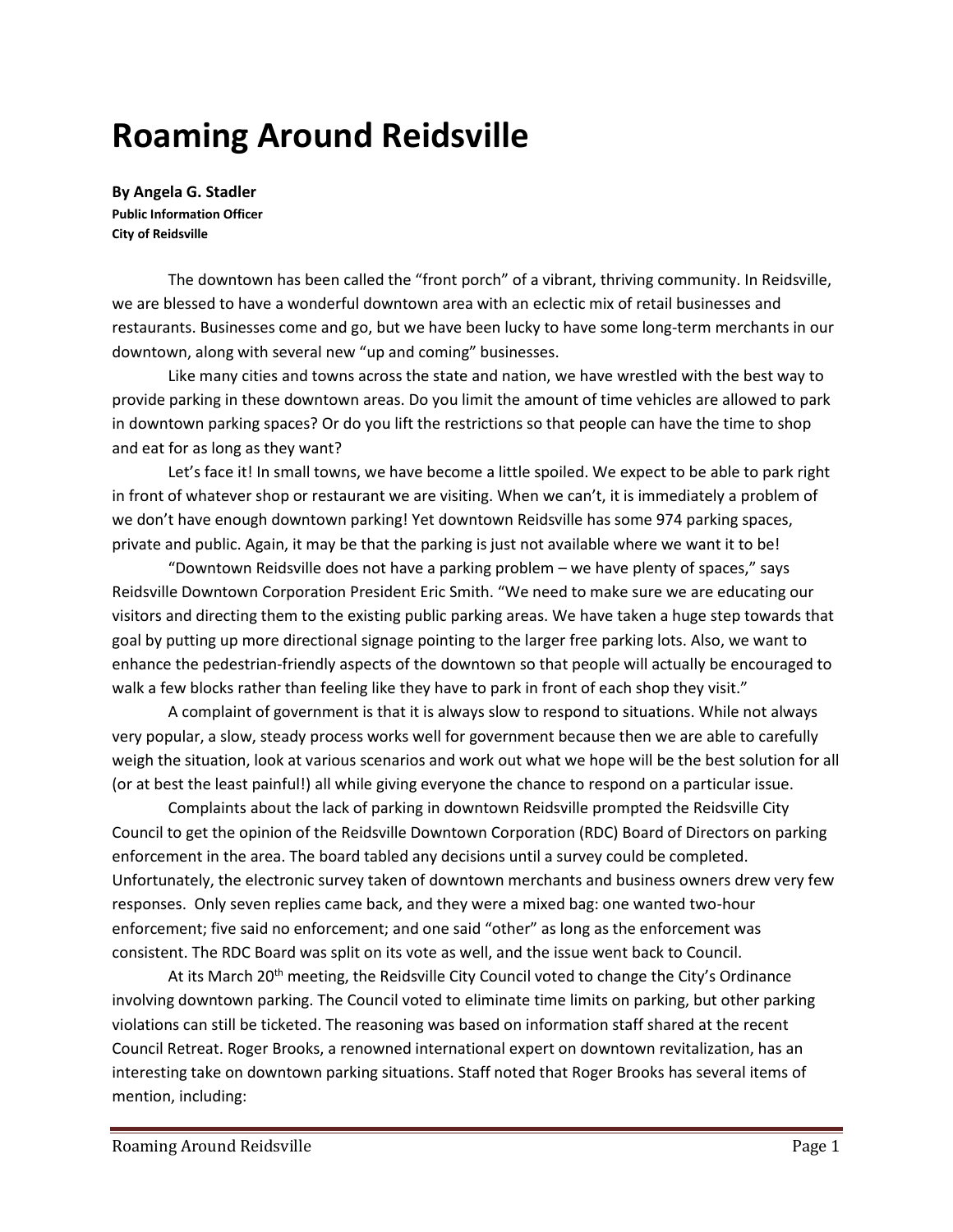- Some of the heaviest shopping districts have the fewest parking spaces per square foot of retail space.
- Usually communities have two-hour parking to discourage employees from parking there… but you punish your customers.
- Any pedestrian friendly or popular downtown, the average person will spend four hours.
- Two-hour parking dramatically reduces spending and repeat visits.
- Downtown should have four-hour (or free) parking.
- Two-hour parking is fine, as long as you point to where there is longer term parking.
- Let's be blunt: two-hour parking is a good way to kill a downtown.

So, the Council is going to test these theories and see how it works out. Of course, businesses should also do their part. An age-old problem has been employees parking in front of the shops or in front of adjacent shops. One solution to that is for business owners to follow the lead of downtown businesses like Café 99 and Reidsville Area Foundation. They have made inviting entranceways into their businesses from the back. While this is not possible for every business, such updates to downtown buildings would definitely be aesthetically pleasing (and may be eligible for façade improvement monies from the Municipal Service District tax that funds downtown grants).

As mentioned earlier, the City has put up additional signage in the past year to highlight where parking is available for both visitors and residents alike. The newest addition to the downtown parking landscape is the lot at the corner of Morehead Street and Martin Luther King Drive, but public parking lots are also available on Morehead, Main, Market, Gilmer and Settle. And yes, you might have to walk a little ways, but it helps with any residual guilt from eating a big meal at one of the downtown restaurants like 24 Blackbirds, Café 99, Carolina Café, Celtic Fringe, Downtown Dog House or Sophisticated Soul or a delicious treat from Simply Sweet! Of course, you can also "walk off" a decadent cappuccino from one of the newest additions to the downtown, Sip Coffeehouse.

I don't know about you but a great date night would be at one of these restaurants that stays open in the evening and then you can either listen to the live entertainment where offered or take in a movie at the historic Rockingham Theatre. The downtown also offers two event centers – the new Beau La Vie venue has joined the Reidsville Event Center as a great place to throw a party. Lucky City Brewing Co-Op will begin renovations of its building on Gilmer Street in the near future as well.

That is what is so great about downtown Reidsville – the unique mix of services provided by the local businesses. On our City's "main street" you can get meal, get your hair cut, and spend the day shopping for new or used merchandise from clothing to jewelry to mattresses and furniture. If you are more into antiques or collectibles, those are available too. Or you can get a good book from the local bookstore or from the Reidsville Public Library. Need a health checkup? Consider doing yoga? Want something welded? Looking for a musical instrument? How about a shoe repaired? Downtown Reidsville has a little bit of everything!

If you are interested in finding a space in downtown Reidsville to set up shop, contact the City's Economic Development Director Jeff Garstka at 336-347-2307, [jgarstka@reidsvillenc.gov](mailto:jgarstka@reidsvillenc.gov) or Main Street Manager Missy Matthews at 336-349-1111, [mmatthews@reidsvillenc.gov.](mailto:mmatthews@reidsvillenc.gov)

In other news around Reidsville: